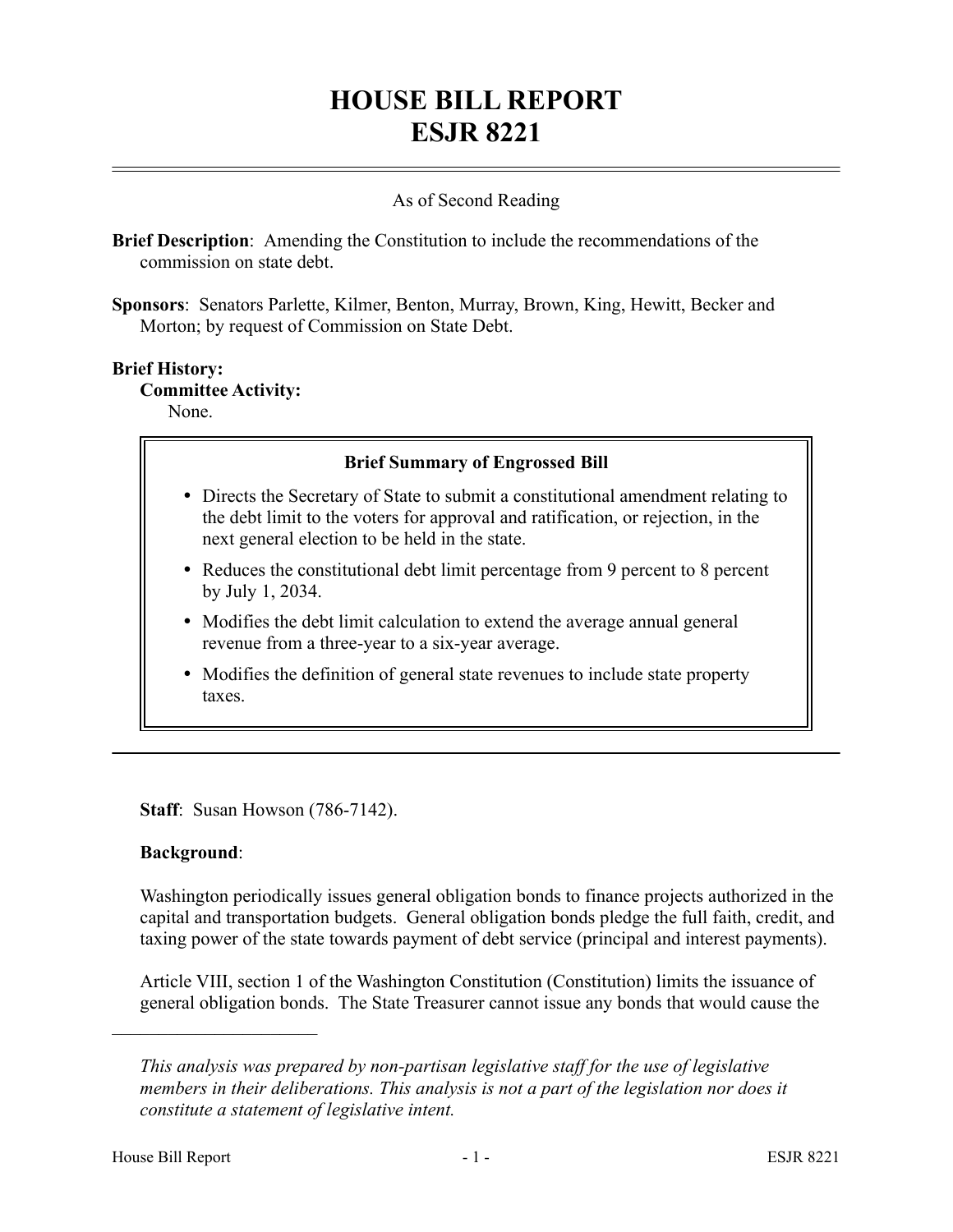debt service on any new plus existing bonds to exceed 9 percent of the average of the prior three years' general state revenues. Generally speaking, the Constitution defines general state revenue as all unrestricted state tax revenues. General state revenues do not include state property taxes even though they are deposited in the State General Fund.

Legislation enacted in 2011 (Substitute Senate Bill 5181) established a Commission on State Debt (Commission) to recommend possible changes to the constitutional debt limit and other debt policy in order to:

- stabilize the capacity to incur new debt in support of sustainable and predictable capital budgets;
- reduce the growth in debt service payments to an appropriate level that no longer exceeds the long-term growth in general fund expenditures; and

–––––––––––––––––––––––––––––––––

maintain and enhance the state's credit rating.

The Commission reported its findings and recommendations in December 2011. Recommendations include changes to the constitutional and statutory debt limits.

# **Summary of Bill**:

The constitutional debt limit is reduced over time from 9 percent to 8 percent by July 1, 2034. It is set at 8.5 percent starting July 1, 2014, 8.25 percent starting July 1, 2016, and 8 percent starting July 1, 2034. The percentage debt limit is applied to the average of general state revenues for the previous six fiscal years instead of the current three-year average. The definition of general state revenues includes state property taxes deposited in the State General Fund.

The constitutional amendment must be submitted to voters at the next general election. The Secretary of State must publish notice of the constitutional amendment at least four times during the four weeks preceding the election in every legal newspaper in the state. The ballot title is "The legislature has proposed a constitutional amendment on implementing the Commission on State Debt recommendations regarding Washington's debt limit. This amendment would, starting July 1, 2014, phase-down the debt limit percentage in three steps from nine to eight percent and modify the calculation date, calculation period, and the term general state revenues."

–––––––––––––––––––––––––––––––––

**Appropriation**: None.

**Fiscal Note**: Not requested.

# **Staff Summary of Public Testimony**:

None.

**Persons Testifying**: None.